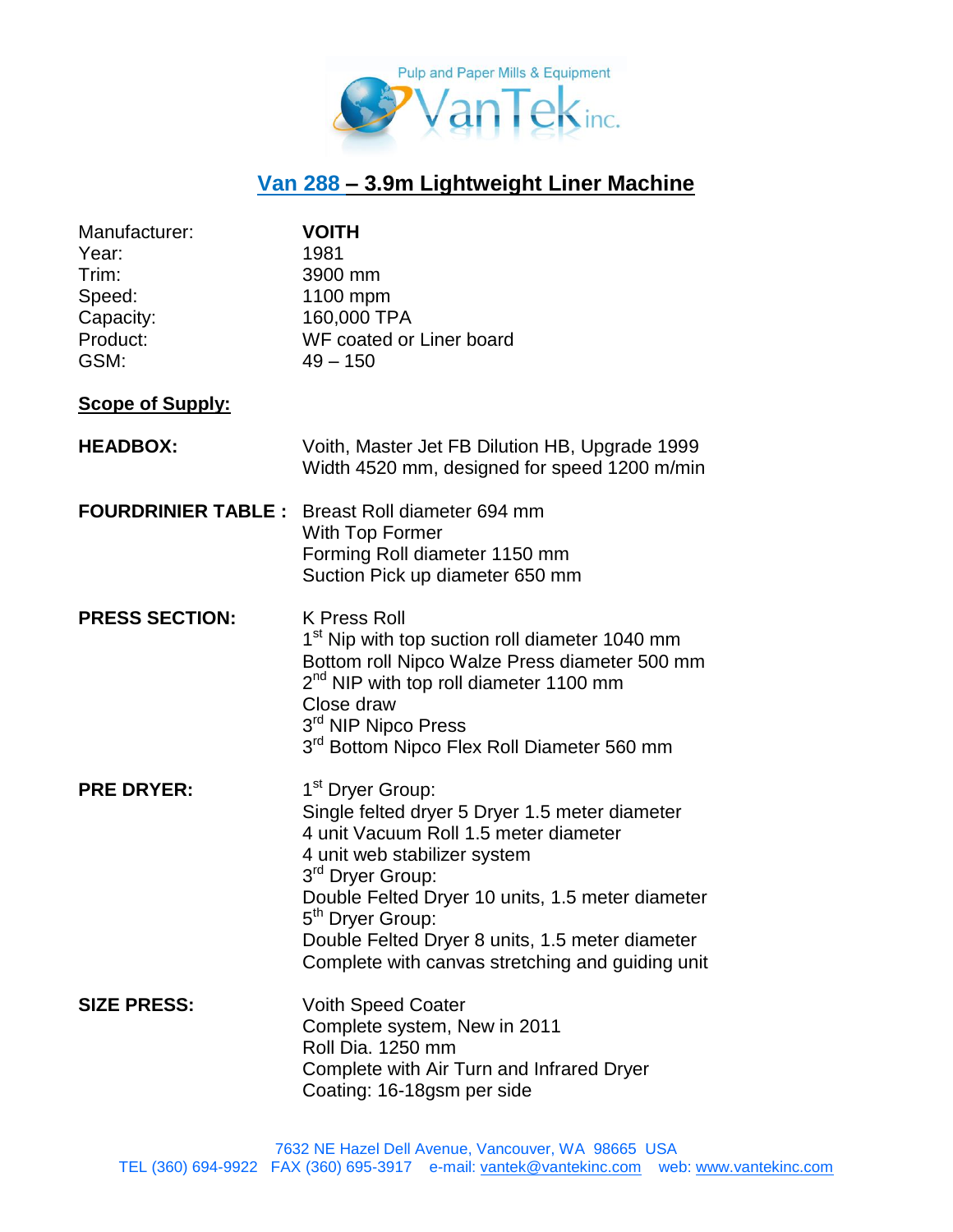

| <b>AFTER DRYER:</b>                      | 2 Dryer Chrome Plated<br>6 <sup>th</sup> Dryer Group:<br>Double Felted Dryer 8 units, 1.5 meter diameter<br>Complete with canvas stretching and guiding unit |
|------------------------------------------|--------------------------------------------------------------------------------------------------------------------------------------------------------------|
| <b>CALENDER ROLL:</b>                    | Single NIP Calender Roll                                                                                                                                     |
| <b>REEL:</b>                             | Reel Drum 900mm diameter                                                                                                                                     |
| QCS :                                    | 2 units Scanner beam before size press and after calender<br>Madison, S5 and S7                                                                              |
| <b>Auxiliary:</b>                        | 20 Ton Overhead Crane<br>Complete Steam & Condensate System with Thermo-Compressor<br>Vacuum Sulzer Turbo Blower                                             |
| <b>Approach system:</b>                  | Fan pump and screens                                                                                                                                         |
| <b>Electric:</b><br>PLC:<br>DCS system : | 400 VOLT and DC motor<br>Siemens S5<br><b>Siemens</b>                                                                                                        |

**No Rewinder**

**Side View of the Machine:**

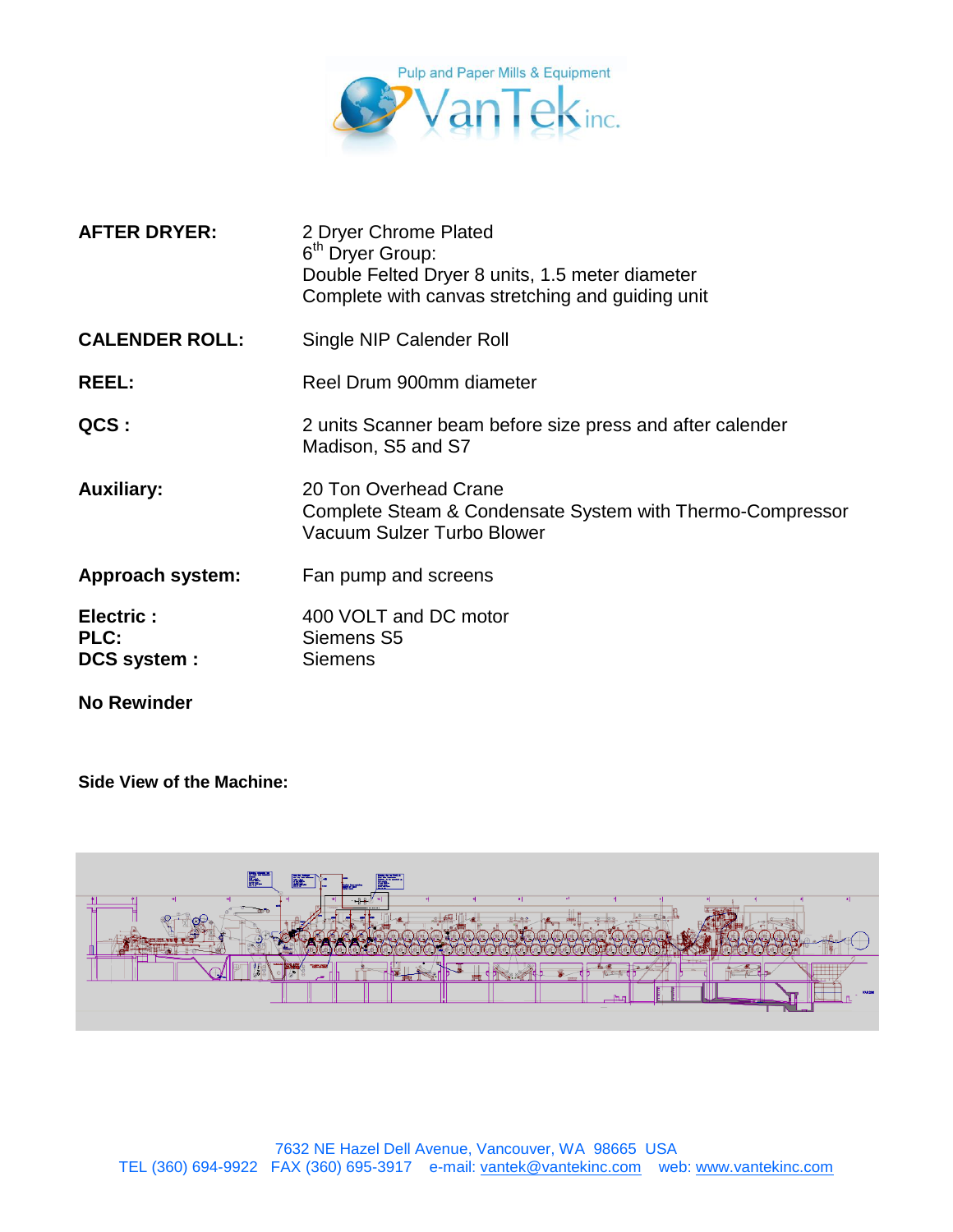

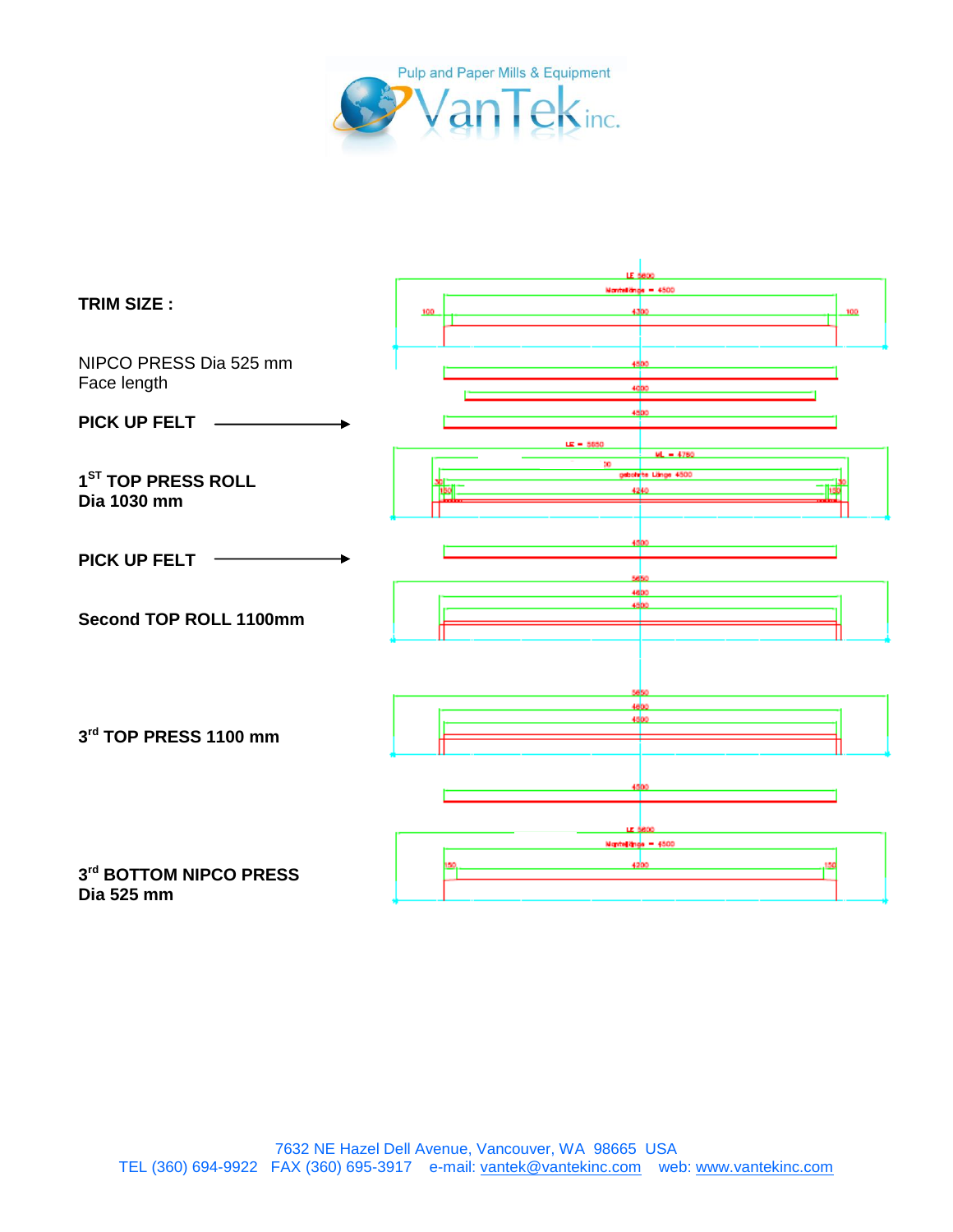







7632 NE Hazel Dell Avenue, Vancouver, WA 98665 USA TEL (360) 694-9922 FAX (360) 695-3917 e-mail: <u>vantek@vantekinc.com</u> web: [www.vantekinc.com](http://www.vantekinc.com/)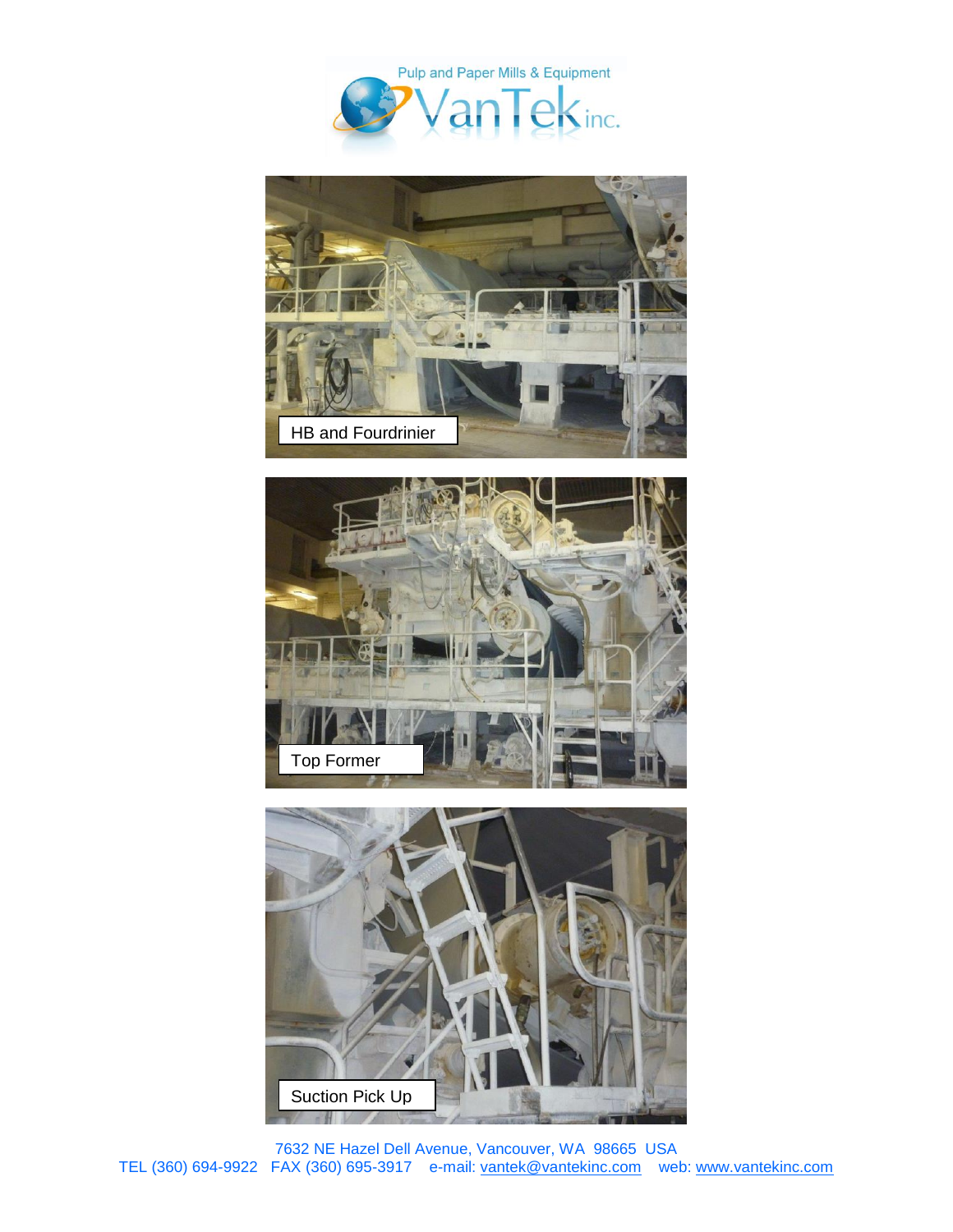







7632 NE Hazel Dell Avenue, Vancouver, WA 98665 USA TEL (360) 694-9922 FAX (360) 695-3917 e-mail: <u>vantek@vantekinc.com</u> web: [www.vantekinc.com](http://www.vantekinc.com/)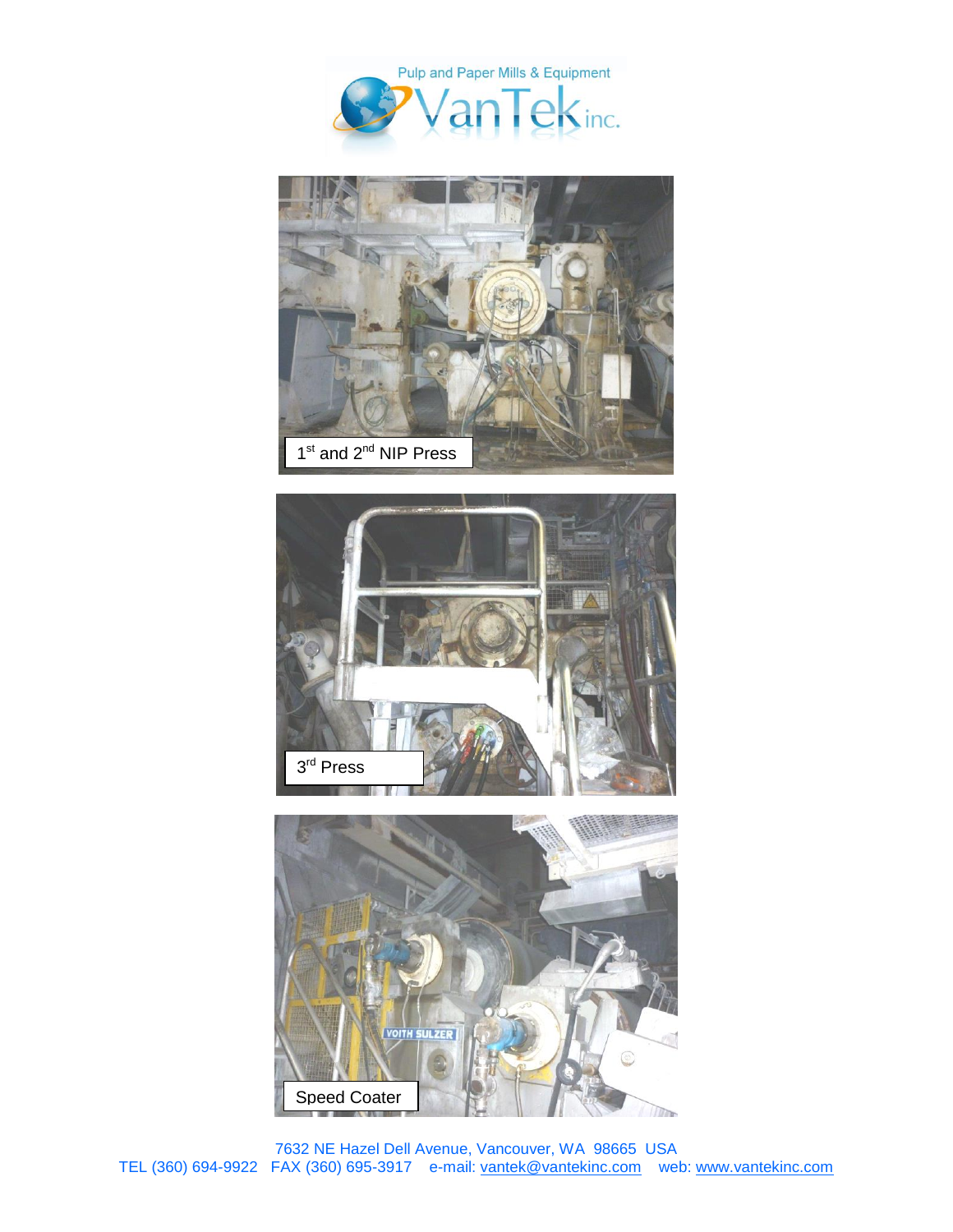







7632 NE Hazel Dell Avenue, Vancouver, WA 98665 USA TEL (360) 694-9922 FAX (360) 695-3917 e-mail: <u>vantek@vantekinc.com</u> web: [www.vantekinc.com](http://www.vantekinc.com/)